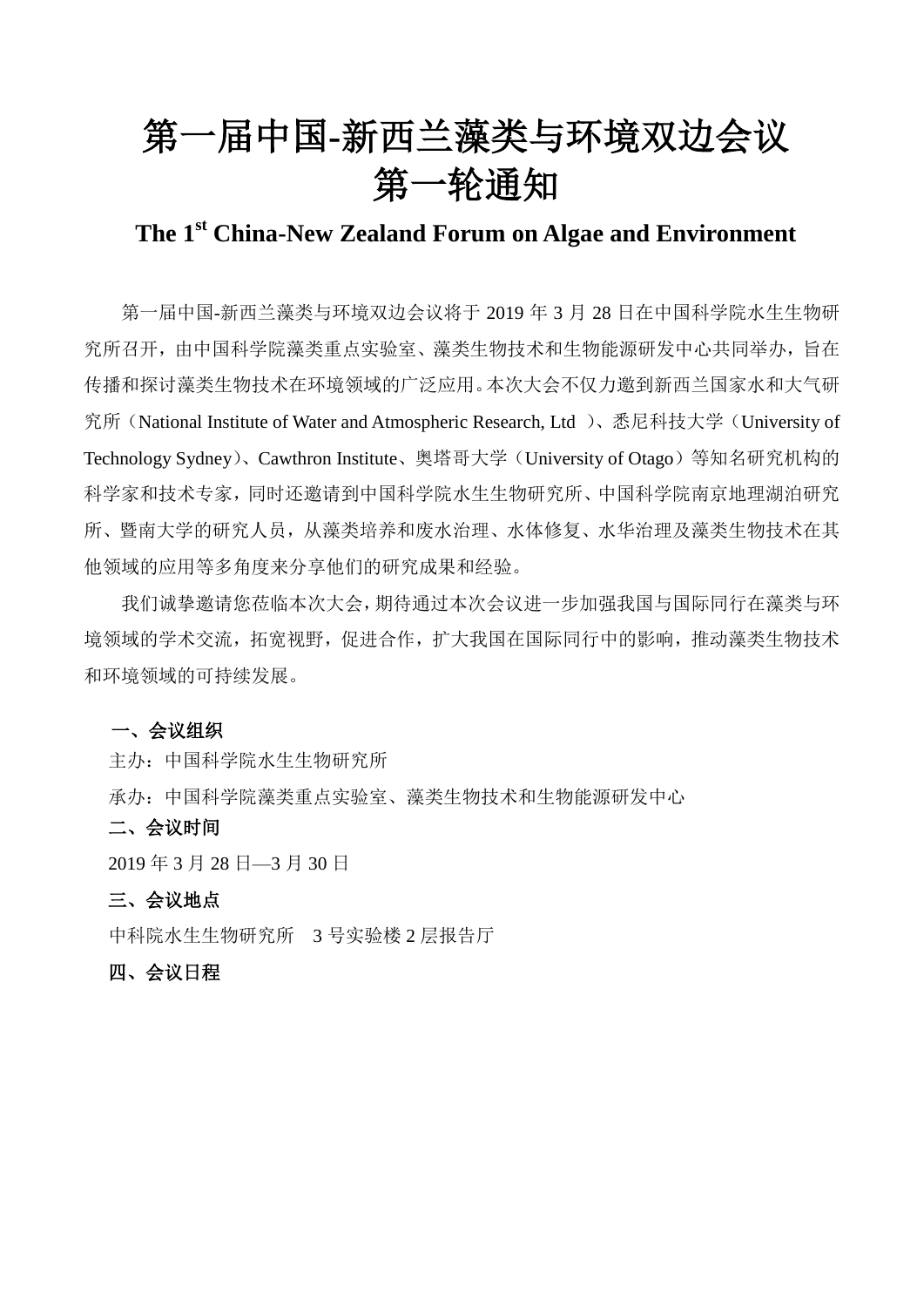| <b>Opening Remark</b><br>$9:00$ am- $9:10$ am<br>Welcome Speech: Zhan Yin/Wei Hu?<br>(Director, IHB-CAS, China)<br>$9:00$ am - $9:10$ am<br>A Cyanobacterial Model System to StudyAssembly and<br>Oxvgenic Photosynthesis<br>$9:10$ am - $9:30$ am<br>Julian Eaton-Rye<br>(University of Otago, New Zealand)<br>Controlling the Planktonic Microalgae: the Key for Ecosystem<br>Session I<br>Restoration of Eutrophic Shallow Lakes<br>Chair: Qiang Hu<br>$9:30$ am - $9:50$ am<br>Zhengwen Liu<br>Nanjing Institute og Geography & Limnology, CAS<br>Microalgae as a Resource for Biofuels and Bioproducts<br>$9:50$ am - 10:10 am<br>Jose A Olivares<br>(LANL, USA)<br>Group Photography & Coffee Break<br>10:10 am $-10:40$ am<br>Research and Engineering Application of Constructed Wetlands<br>in China<br>10:40 am-11:00 am<br>Zhenbin Wu<br>(IHB-CAS, China)<br>in New Zealand<br>11:00 am - 11:20 am<br><b>Rupert Justin Craggs</b><br>(NIWA, New Zealand)<br>Other NZ Algae Biotechnology Research<br>Session II<br>11:20 am - 11:35 am<br><b>Rupert Justin Craggs</b><br>Chair: Julian Eaton-Rye<br>(NIWA, New Zealand)<br>Microalgal Harvesting using Membrane Filtration: Challenges<br>and Perspectives<br>11:35 am - 11:55 am<br>Xuezhi Zhang<br>(IHB-CAS, China)<br>Zooplankton Dynamics in Wastewater Treatment High Rate<br>Algal Ponds and Development of Effective Control Methods<br>11:55 am - 12:15 am<br>Valerio Montemezzani |  |  | Friday, March 29, 2019                                        |  |
|-------------------------------------------------------------------------------------------------------------------------------------------------------------------------------------------------------------------------------------------------------------------------------------------------------------------------------------------------------------------------------------------------------------------------------------------------------------------------------------------------------------------------------------------------------------------------------------------------------------------------------------------------------------------------------------------------------------------------------------------------------------------------------------------------------------------------------------------------------------------------------------------------------------------------------------------------------------------------------------------------------------------------------------------------------------------------------------------------------------------------------------------------------------------------------------------------------------------------------------------------------------------------------------------------------------------------------------------------------------------------------------------------------------------------------------------------------|--|--|---------------------------------------------------------------|--|
|                                                                                                                                                                                                                                                                                                                                                                                                                                                                                                                                                                                                                                                                                                                                                                                                                                                                                                                                                                                                                                                                                                                                                                                                                                                                                                                                                                                                                                                       |  |  |                                                               |  |
|                                                                                                                                                                                                                                                                                                                                                                                                                                                                                                                                                                                                                                                                                                                                                                                                                                                                                                                                                                                                                                                                                                                                                                                                                                                                                                                                                                                                                                                       |  |  |                                                               |  |
|                                                                                                                                                                                                                                                                                                                                                                                                                                                                                                                                                                                                                                                                                                                                                                                                                                                                                                                                                                                                                                                                                                                                                                                                                                                                                                                                                                                                                                                       |  |  |                                                               |  |
|                                                                                                                                                                                                                                                                                                                                                                                                                                                                                                                                                                                                                                                                                                                                                                                                                                                                                                                                                                                                                                                                                                                                                                                                                                                                                                                                                                                                                                                       |  |  | Electron Transport Processes of the Photosystem II Complex of |  |
|                                                                                                                                                                                                                                                                                                                                                                                                                                                                                                                                                                                                                                                                                                                                                                                                                                                                                                                                                                                                                                                                                                                                                                                                                                                                                                                                                                                                                                                       |  |  |                                                               |  |
|                                                                                                                                                                                                                                                                                                                                                                                                                                                                                                                                                                                                                                                                                                                                                                                                                                                                                                                                                                                                                                                                                                                                                                                                                                                                                                                                                                                                                                                       |  |  |                                                               |  |
|                                                                                                                                                                                                                                                                                                                                                                                                                                                                                                                                                                                                                                                                                                                                                                                                                                                                                                                                                                                                                                                                                                                                                                                                                                                                                                                                                                                                                                                       |  |  |                                                               |  |
|                                                                                                                                                                                                                                                                                                                                                                                                                                                                                                                                                                                                                                                                                                                                                                                                                                                                                                                                                                                                                                                                                                                                                                                                                                                                                                                                                                                                                                                       |  |  |                                                               |  |
|                                                                                                                                                                                                                                                                                                                                                                                                                                                                                                                                                                                                                                                                                                                                                                                                                                                                                                                                                                                                                                                                                                                                                                                                                                                                                                                                                                                                                                                       |  |  |                                                               |  |
|                                                                                                                                                                                                                                                                                                                                                                                                                                                                                                                                                                                                                                                                                                                                                                                                                                                                                                                                                                                                                                                                                                                                                                                                                                                                                                                                                                                                                                                       |  |  |                                                               |  |
|                                                                                                                                                                                                                                                                                                                                                                                                                                                                                                                                                                                                                                                                                                                                                                                                                                                                                                                                                                                                                                                                                                                                                                                                                                                                                                                                                                                                                                                       |  |  | Developing Enhanced Pond Systems for Wastewater Treatment     |  |
|                                                                                                                                                                                                                                                                                                                                                                                                                                                                                                                                                                                                                                                                                                                                                                                                                                                                                                                                                                                                                                                                                                                                                                                                                                                                                                                                                                                                                                                       |  |  |                                                               |  |
|                                                                                                                                                                                                                                                                                                                                                                                                                                                                                                                                                                                                                                                                                                                                                                                                                                                                                                                                                                                                                                                                                                                                                                                                                                                                                                                                                                                                                                                       |  |  |                                                               |  |
| (NIWA, New Zealand)                                                                                                                                                                                                                                                                                                                                                                                                                                                                                                                                                                                                                                                                                                                                                                                                                                                                                                                                                                                                                                                                                                                                                                                                                                                                                                                                                                                                                                   |  |  |                                                               |  |
| Lunch<br>12:15 pm-1:00 pm                                                                                                                                                                                                                                                                                                                                                                                                                                                                                                                                                                                                                                                                                                                                                                                                                                                                                                                                                                                                                                                                                                                                                                                                                                                                                                                                                                                                                             |  |  |                                                               |  |